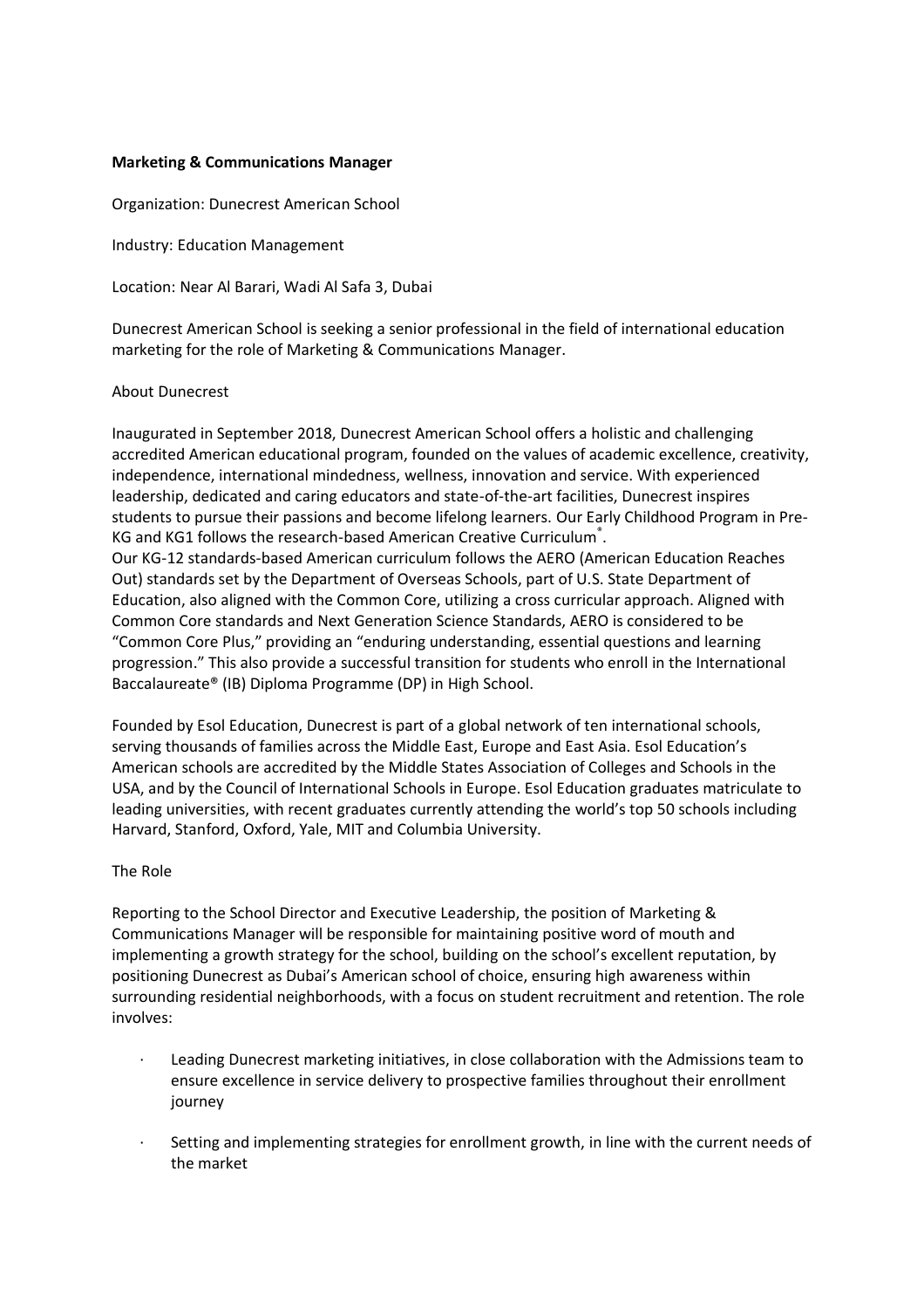- · Managing external and internal marketing, communication, social media and PR efforts along with the Marketing Support Specialist, including:
	- o Working with admissions and education teams to conceptualize and execute inperson/virtual events, open houses and tours for prospective parents
	- $\circ$  Create and implement campaigns to drive footfall to the admissions office for events and tours
	- o Drive inquiries /event registrations via a mix of channels
	- o Create monthly social media strategies, provide active oversight and sign off on social media, branding, design, copy and traffic flow
- · Overseeing communications and materials to maintain Esol Education and Dunecrest brand standards including:
	- o Website updates
	- o Updated brochures and print materials
	- o Updated video and photo assets
	- o Environmental branding around the school
- · Creating an outreach program to establish partnerships and collaborations within the local community, businesses, nurseries
- · Overseeing processes for managing leads and inquiries and regular reporting

# ESSENTIAL SKILLS

- · 360-degree marketing management using an omni-channel approach
- Excellent communication skills in English copywriting, editing and proofreading
- Strong design aesthetic
- Understanding of using a CMS for website management and online newsletters
- · Management of social channels such as Facebook, Instagram, Twitter, LinkedIn and YouTube – creating and curating content, social influence building
- · Understanding of online marketing and measurement metrics
- · Graphic design, photo editing and retouching skills with a working knowledge of Canva, In Design, Adobe Acrobat, Adobe Photoshop preferable
- · Knowledge of audio/video editing using iMovie or Final Cut Pro

### **QUALITIES**

- Excellent interpersonal skills and a positive and enthusiastic attitude
- Strong work ethic and superior professionalism and judgment
- · Committed to achieving best practice communications and service excellence in marketing and admissions
- Self-Motivated and results-driven
- Organized and able to work independently
- Resourceful and collaborative approach to solving problems
- Leadership and influencing skills
- Commercially aware with good business acumen
- Proactive and able to prompt others to ensure deadlines and targets are achieved
- Excellent attention to detail